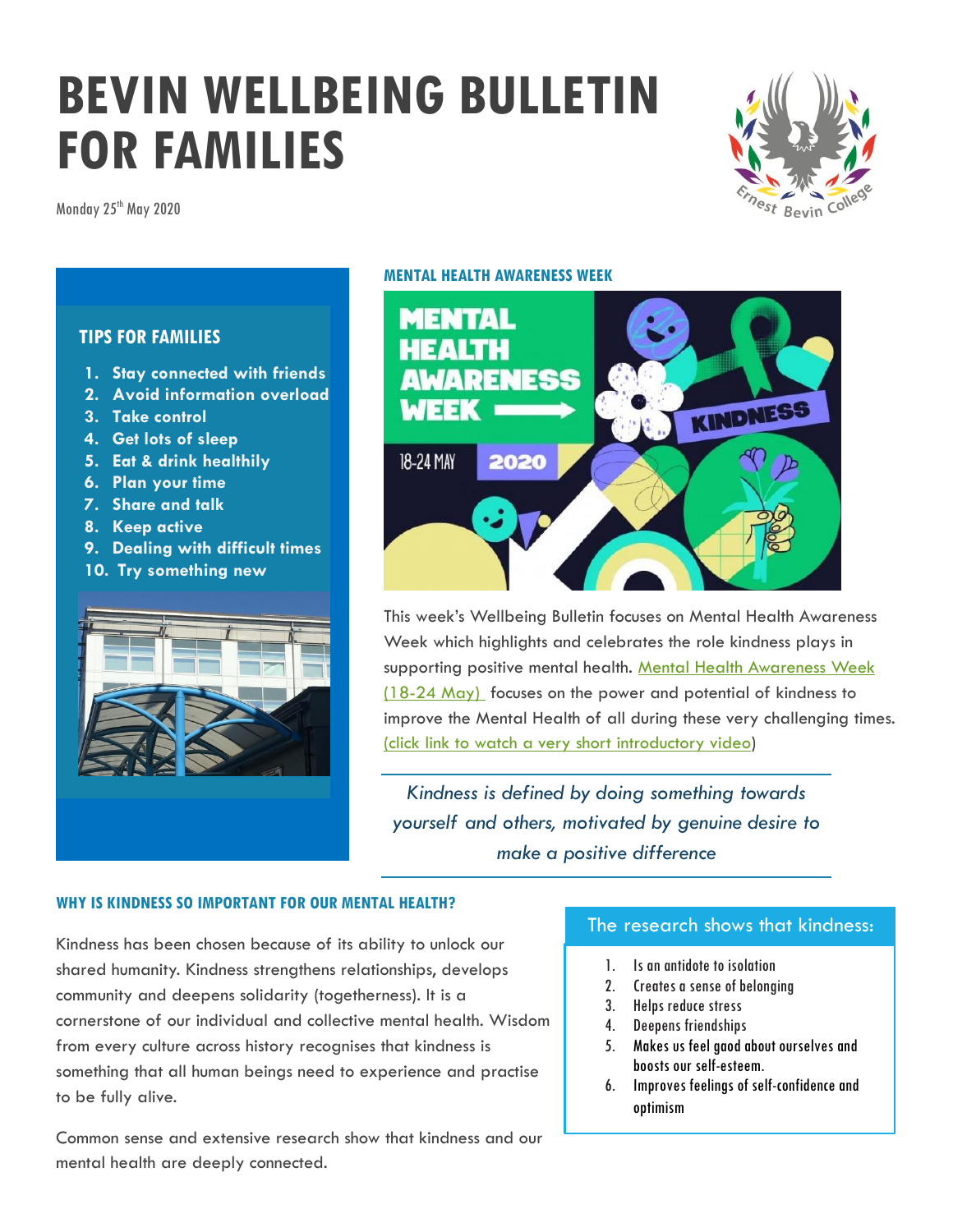#### **CELEBRATING KINDNESS**

*We challenge the Ernest Bevin community:*

- 1. To be kinder to ourselves,
- 2. To try to do small acts of kindness to others,
- 3. To shine a light on the ways that kindness is already flowering at this difficult time.

We want to spread and celebrate kindness in every part of the Ernest Bevin community and beyond.



#### **Do we need courage to be more kind?**

Yes, acts of kindness can be risky endeavours emotionally. It can risk us feeling foolish or being taken advantage of. This is why we sometimes retreat and miss out on its positive power for all. Read Ntale'[s story of challenges of kindness](https://www.mentalhealth.org.uk/campaigns/mental-health-awareness-week/kindness-stories/ntale-power-kindness)  [growing up in South London](https://www.mentalhealth.org.uk/campaigns/mental-health-awareness-week/kindness-stories/ntale-power-kindness)

We must remember, to receive or to give kindness is an act of courage but the benefits are enormous. We want to use **Mental Health Awareness Week** to support each other to take that brave step and harness the benefits for both giver and receiver.

#### *Good Luck, Stay Safe and be Kind.*

This weekly wellbeing information aims to help you through. This week we would like you send in the acts of kindness you have undertaken or received. We would also like to post any notes of appreciation you would like to share during these challenging times so we can appreciate together. Send them via [wellbeing@ernestbevin.london](mailto:wellbeing@ernestbevin.london)

# ACTS OF KINDNESS CHALLENGE (Remembering social distancing)

- 1. Tell your family members how much you love and appreciate them
- 2. Write a handwritten thank you note to someone in your family
- 3. Help with household chores
- 4. Call a friend or relative to check in on them.
- 5. Post a card or letter to someone you are out of touch with
- 6. Spend time doing something that others in the family enjoy
- 7. Make someone a cup of tea, breakfast or help them cook a meal
- 8. Start school work or go to bed without being reminded.
- 9. Smile at a passer-by and say "good morning/afternoon" to a neighbour.
- 10. Say please and thank you in a shop or when using a bus
- 11. Talk and share the nice things you see and hear people doing.
- 12. Praise people who help you and your family.

*How many can you do now and in the future?*

#### Contact Us

**wellbeing@ernestbevin.london** Mr N. McCarthy, Vulnerable Pupil Lead